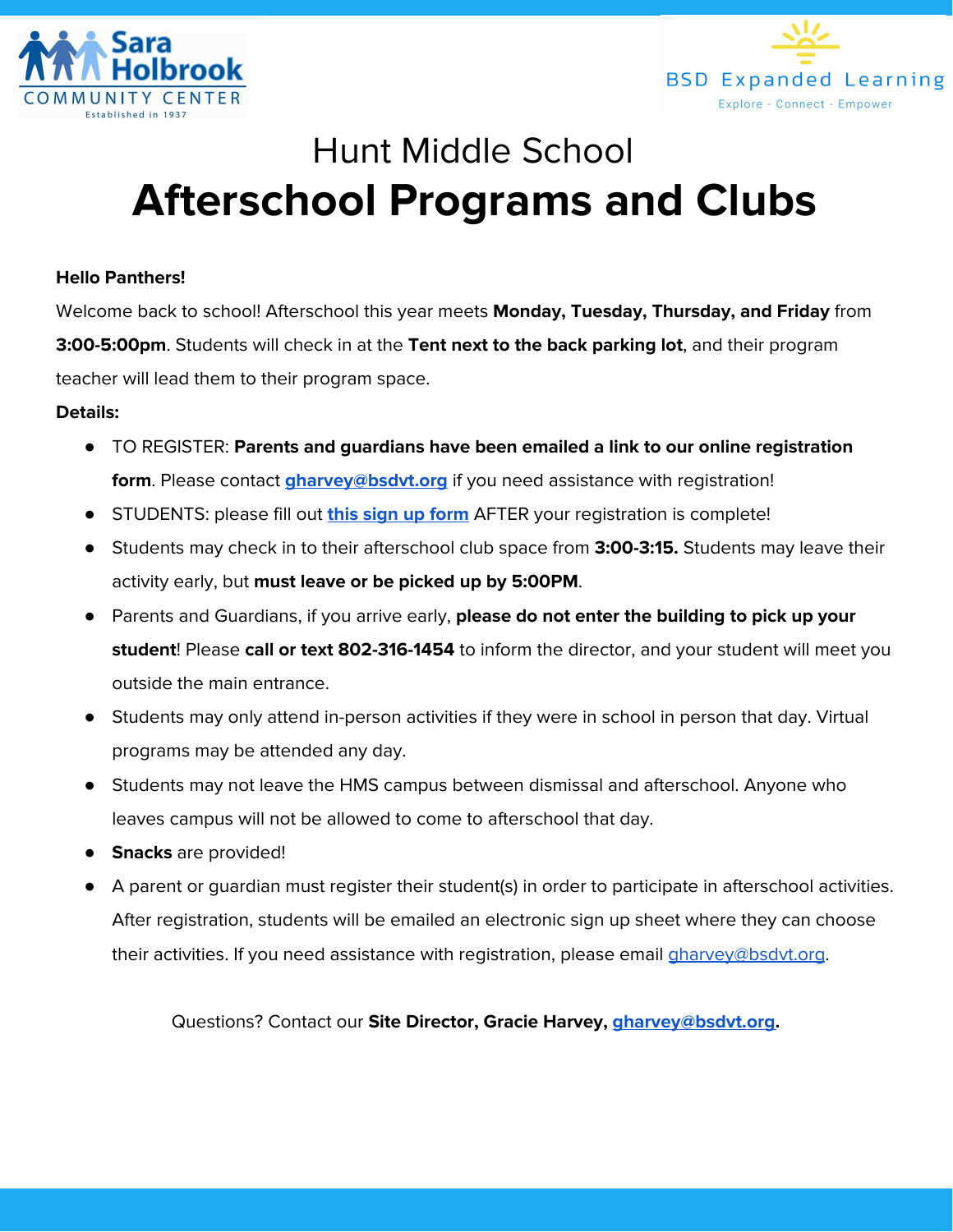# **OUR PROGRAMS AND CLUBS**

Please note that this fall, programs will be offered on a rolling basis, with new activities

being added throughout the year. **Please save this document and check in frequently**

### **to see if new programs have been added!**

**Homework Help** is a great time to work with friends and teachers on anything from group projects to that one math problem that you just can't figure out. **M, T, Th, F in the Library (C10).**

**Outdoor Adventure Club (M, T)**, **3:00-5:00pm**: Explore Hunt's campus, Ethan Allen Park, and other nearby natural areas with our dedicated UVM staff and your friends after school. Play in the dirt, meet local wildlife and get some fresh air!



**Basketball Drills and Skills, M and Th for A students, T and F for B students, 3:00-5:00PM**: In this program you'll be able to practice your dribbling and ball handling skills, play HORSE and Around the World, practice your passing game, and play outdoor low-contact games (zone defense) when weather allows. We meet in the HMS Gym. We can only have a limited number of students in the gym at a time, so make sure to show up as soon as you can after school!

Mural Painting at the Sara Holbrook Teen Center, M and Th for A students, T and F for B students, **3:00-5:00PM:** Want to be a part of a permanent art installation at the newly painted Teen Center? Participate in this amazing project and help us paint a mural! Come share your ideas and send a powerful message with art. All painting abilities are welcome.



**Sewing 101, T, 3:00-5:00PM**: students will learn sewing basics (hemming, sewing on cottons, mending, as well as how to make a cloth face mask, book bag, and more. Materials will be provided. (If you want to use some cotton fabric you already have, bring it to class!)

**Creative Visual Journaling, Th, 3:00-5:00PM:** allow yourself to PLAY with paint, stencils, favorite quotes, images, glue sticks, rollers, crayons and more. Come experiment with creative flow in a relaxed environment where rules about "real" art do not exist! Journal provided.



**Skateboarding, T, Th, 3:00-5:00PM:** travel to skateparks around Burlington! Whether you've never stepped on a board before, or love dropping into bowls and doing kickflips, this club is fun for anyone who wants to learn new tricks! Transportation and equipment provided!

**Mindfulness and Yoga for Youth** is a restorative program that provides students with a space to decompress after a long day at school. Develop strong connections with your peers and problem-solve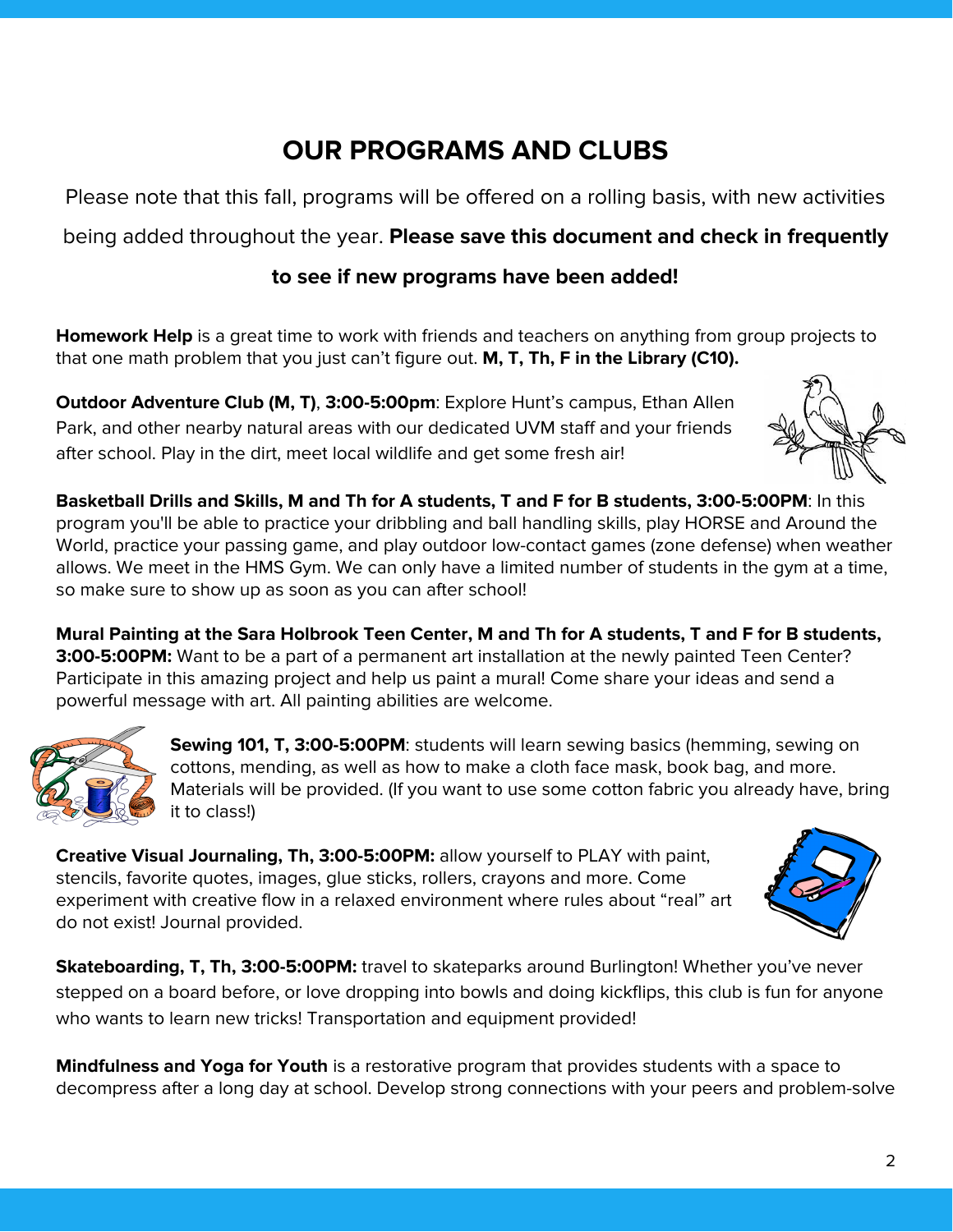issues in your community together in a collaborative space. We meet **Wednesdays from 3:00-5:00PM in the Miller Center.**

**Survival 101**, **F, 3:00-4:30PM**: A student-run club in which participants will learn how to be ready for and survive any disaster. They will learn how to adapt to situations in the moment and be ready for whatever life may bring ahead.

**UPCOMING OFFERINGS:** (new upcoming programs will be added here!)

**Drama Club** starts 11/5 for A day students and 11/

**Woodworking** take home kits will be available in November!

**Creativity with a Cause:** Combining traditional community service activities with our creative ideas, we'll work together to do nice things for our neighbors. We will make masks, knit hats, and more. **Cooking with BTC's Mobile Kitchen** will be offered in November!

**Anime Club:** coming soon!

The HMS **Social Justice Club** is a **student-led group** that meets to discuss equity and justice issues in our community and in the world and to plan activities that will raise awareness of these issues in our school. **More information coming soon!**

| <b>Monday</b>                                  | Tuesday                                        | Wednesday                         | Thursday                                       | Friday                                         |
|------------------------------------------------|------------------------------------------------|-----------------------------------|------------------------------------------------|------------------------------------------------|
| Homework Help<br>(C10)                         | Homework Help<br>(C10)                         | Restorative Yoga<br>(Teen Center) | Homework Help<br>(C10)                         | Homework Help<br>(C10)                         |
| <b>Basketball Drills and</b><br>Skills A (Gym) | <b>Basketball Drills</b><br>and Skills B (Gym) |                                   | <b>Basketball Drills</b><br>and Skills A (Gym) | <b>Basketball Drills</b><br>and Skills B (Gym) |
| Mural Painting A<br>(Teen Center)              | Mural Painting B<br>(Teen Center)              |                                   | Mural Painting A<br>(Teen Center)              | Mural Painting B<br>(Teen Center)              |
| <b>Outdoor Adventure</b><br>Club (TENT)        | <b>Outdoor Adventure</b><br>Club (TENT)        |                                   |                                                | Survival 101                                   |
|                                                | Sewing 101 (B9)                                |                                   | <b>Creative Visual</b><br>Journaling (B9)      |                                                |
|                                                | Skateboarding B                                |                                   | Skateboarding A                                |                                                |

### **SCHEDULE:**





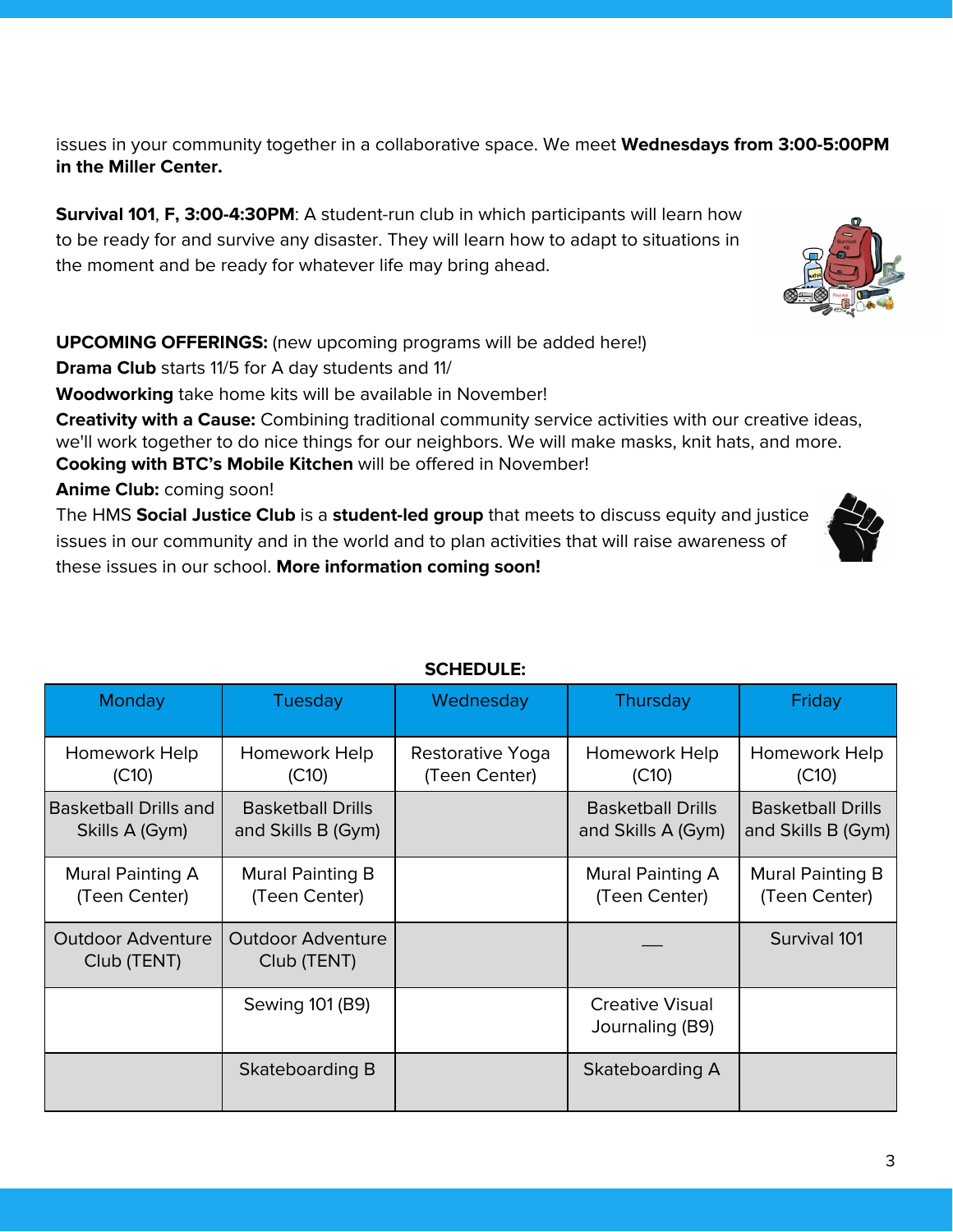# **VIRTUAL PROGRAMS (via Google Meets)**

**\_\_\_\_\_\_\_\_\_\_\_\_\_\_\_\_\_\_\_\_\_\_\_\_\_\_\_\_\_\_\_\_\_\_\_\_\_\_\_\_\_\_\_\_\_\_\_\_\_\_\_\_\_**

All of our virtual programs are open to both HMS and EMS students. This is a great chance to make new friends and reconnect with people you've met in the Summer Program!

**HMS Environmental Club, M, 3:30-4:45PM**: A student-led program that seeks to educate HMS and the Burlington community about local, national and global issues of climate change and climate justice. The group will organize school-wide events and collaborate with EMS and BHS to spread awareness of climate change!

> In **Chess Club**, we will play weekly online tournaments. Learn new strategies in the game believed to have been invented in India around the 7th century. **M, 3:30-4:30PM.**

## **Spanish Language and Culture Club - T, Th, 3:30-5:00PM**

Learn basic Spanish vocabulary, cultural dances, games, recipes, and more. By the end of this program, you'll be able to order from a menu in Spanish!





171

**Dungeons & Dragons** can be your gateway to action-packed stories of the imagination. We provide the essential rules and everything you need to take heroic characters on perilous adventures in worlds of fantasy. **M, T, W, Th, 3:30-5:00PM - email [gharvey@bsdvt.org](mailto:gharvey@bsdvt.org) to sign up for a campaign.**

The goal of **Pride Panther** is to raise awareness and foster a safe environment for LGBTQ+ students and adults in the school community. The group is youth driven with a staff advisor. The group plans events, discusses terminology and identities, and brainstorms effective ways to share information with others at the school. Everyone is welcome to join. **W, 3:30-4:30PM**



### **Casual Fridays: Trivia and Games, F, 3:30-4:30PM**

Join your friends to play Kahoot!, Dominoes, Pictionary, and more on Friday afternoons!

### **UPCOMING OFFERINGS:**

**Ear Budz** Music Appreciation: will start in October! **SAS (Singing After School):** will start in October! **Slam Poetry**: will start in October!